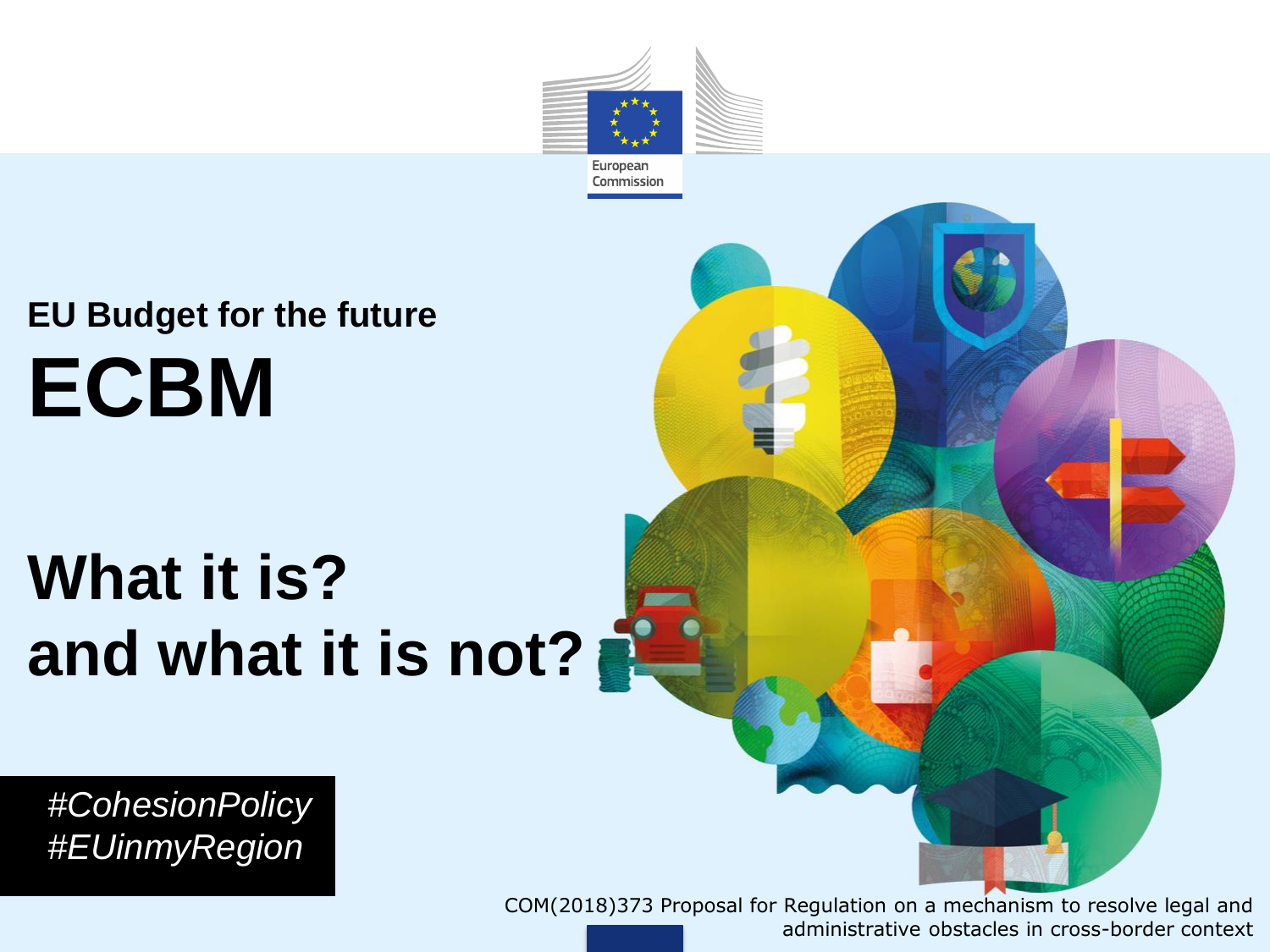## **What is it?**

- *A legal mechanism to overcome legal obstacles that hamper stronger cross-border interaction*
- *The framework to establish case by case agreements (Commitments ECBC; or Statements ECBS) to overcome existing obstacles*
- *ECBC and ECBS apply in the limits of a welldefined case/project*
- *Within those limits, allows for the application in one MS of the legal provisions from another MS*

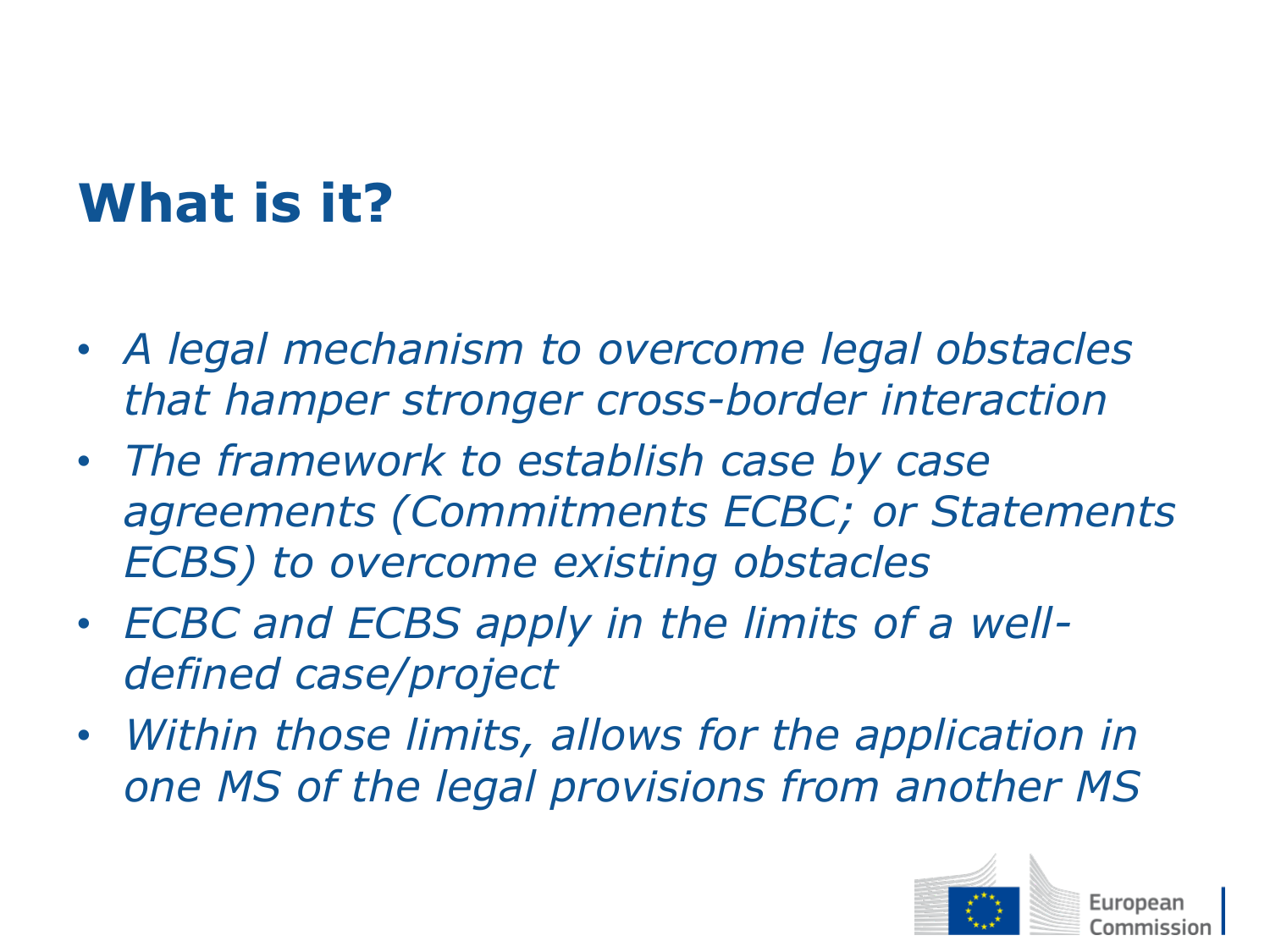### **What it is not**

- *A revision of, or a new form of EGTC (it is not aimed at creating new legal persons)*
- *Mandatory*

*(MS may opt to keep other "existing ways to solve legal obstacles")*

• *A mere support for INTERREG* 

*(it aims at overcoming obstacles, even when EU funding is not involved)*

• *A way to bypass national legislative powers*

*(When a ECBS is agreed, it only commits authorities to present proposals to the respective legislative bodies)* 

• *Applicable everywhere*

*(Scope defined as cross-border regions = NUTS3)*

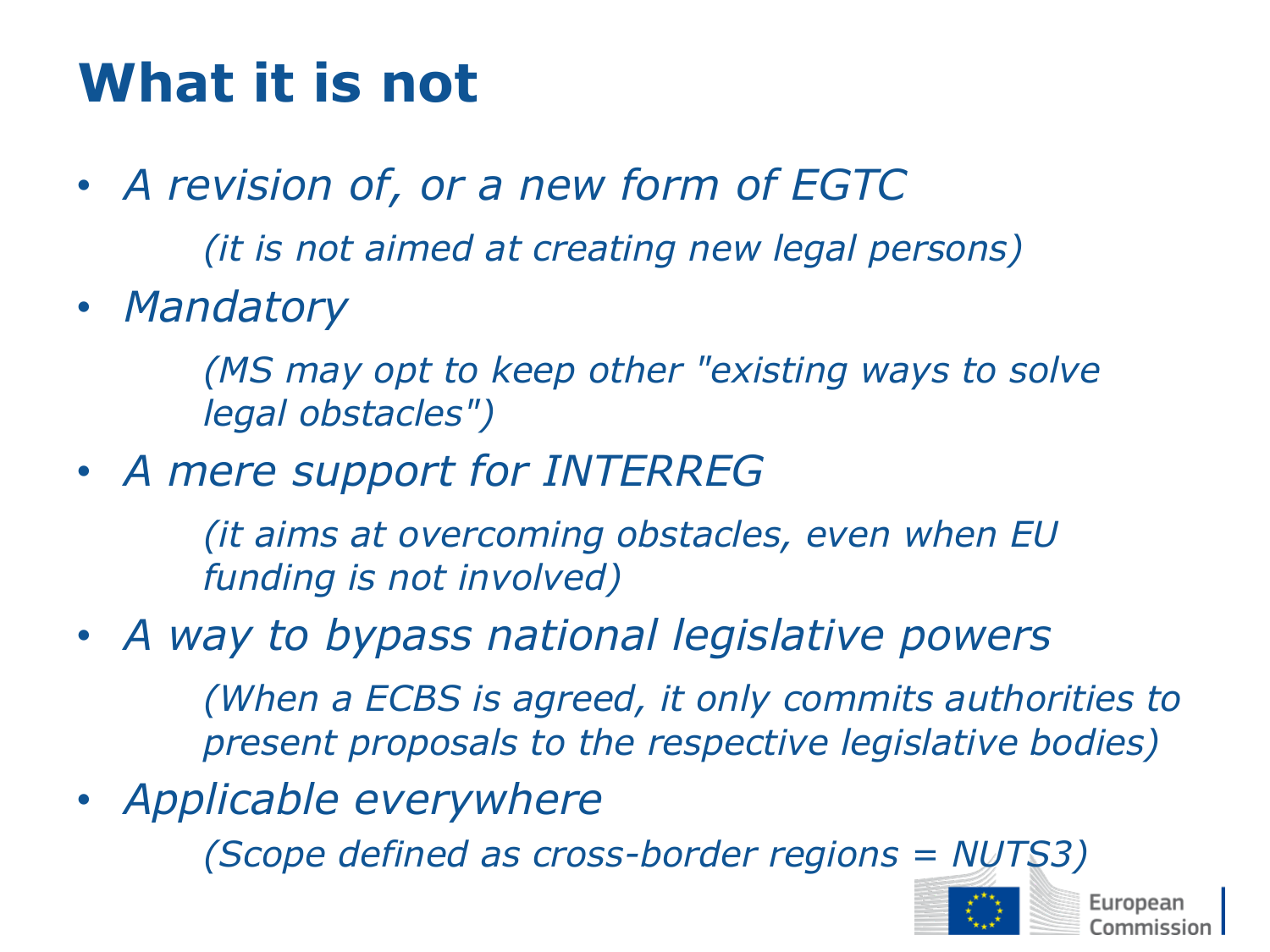

# **Why is it needed?**



*#CohesionPolicy #EUinmyRegion*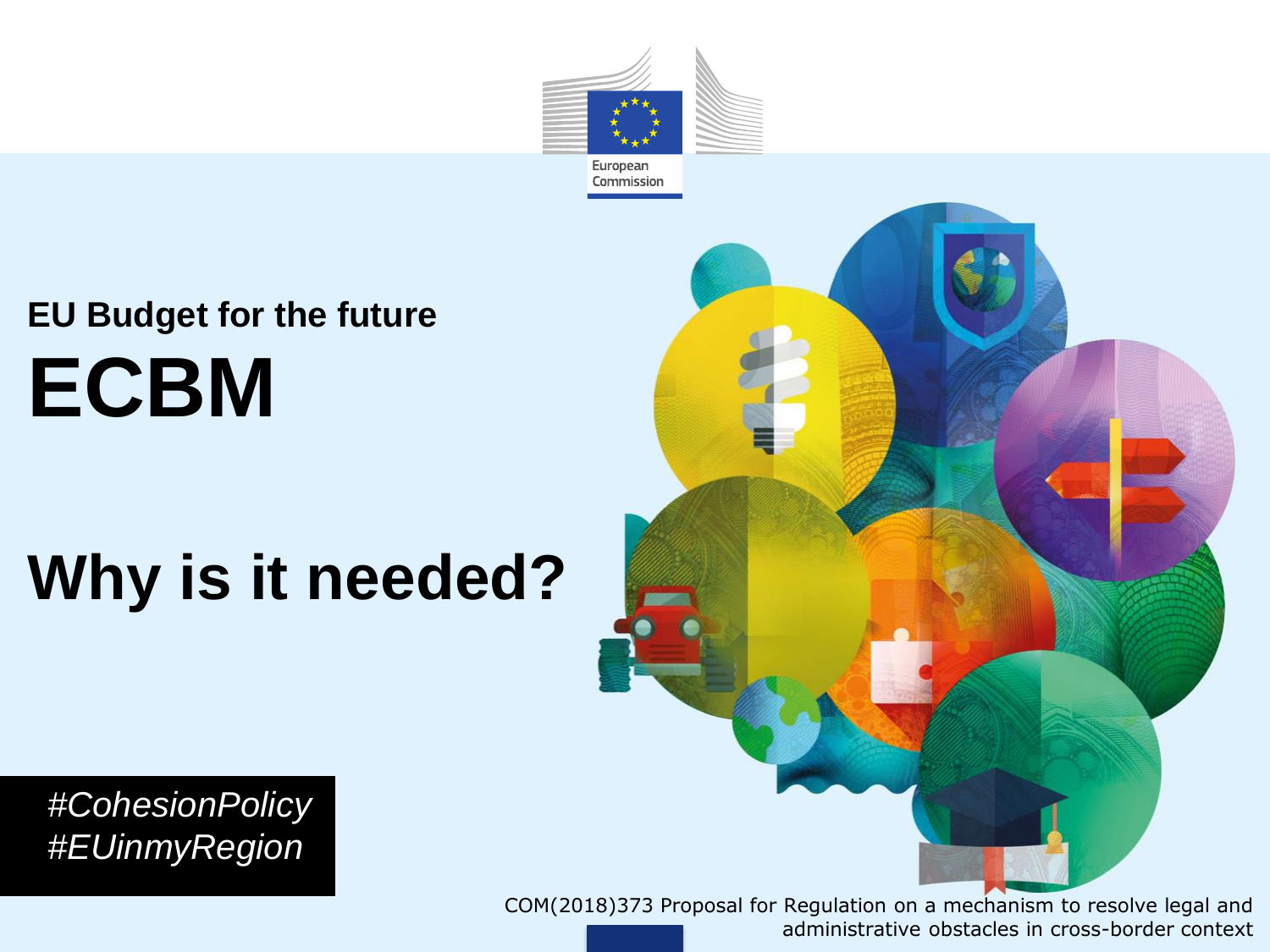## **Why is it needed?**

- *Article 174 of Treaty FEU: "particular attention to …cross-border…regions"*
- *In spite of the Single Market legal and administrative obstacles still hamper cross-border interactions in the EU.*
- *"If only 20% of existing obstacles were removed border regions would still gain 2% in GDP."*

*(Com(2017)534, data from Politecnico de Milano)*

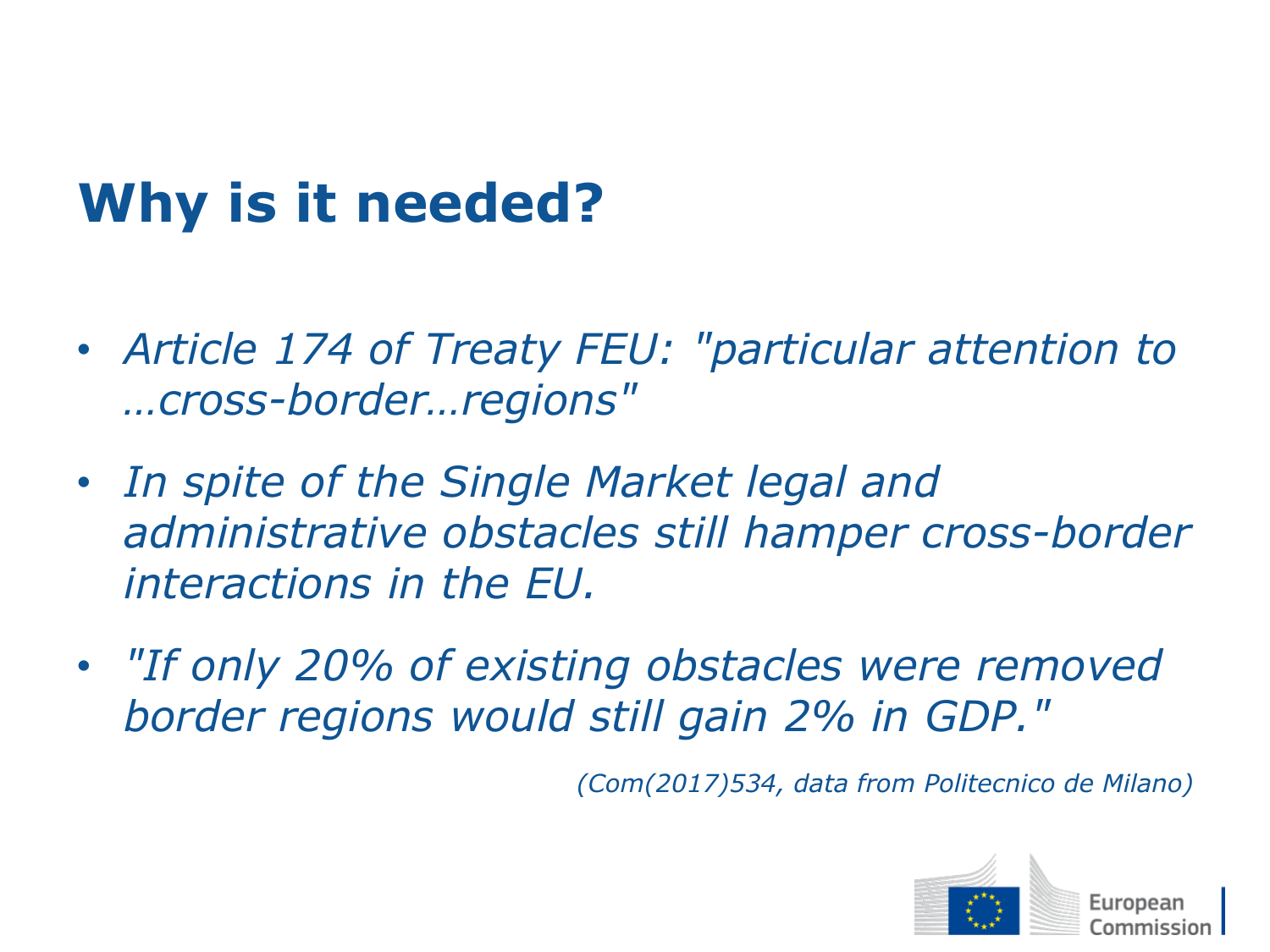### **What kind of obstacles?**

- *Legal or administrative provisions with regards to the planning, development, staffing, financing or functioning of a joint project*
- *Many possible causes:* 
	- *. Not compatible administrative procedures;*
	- *. Planning not considering the neighbour;*
	- *. Incompatible transpositions of a Directive;*
	- *. Different applicable technical standards;*
- *Some illustrations???*

*. ...*

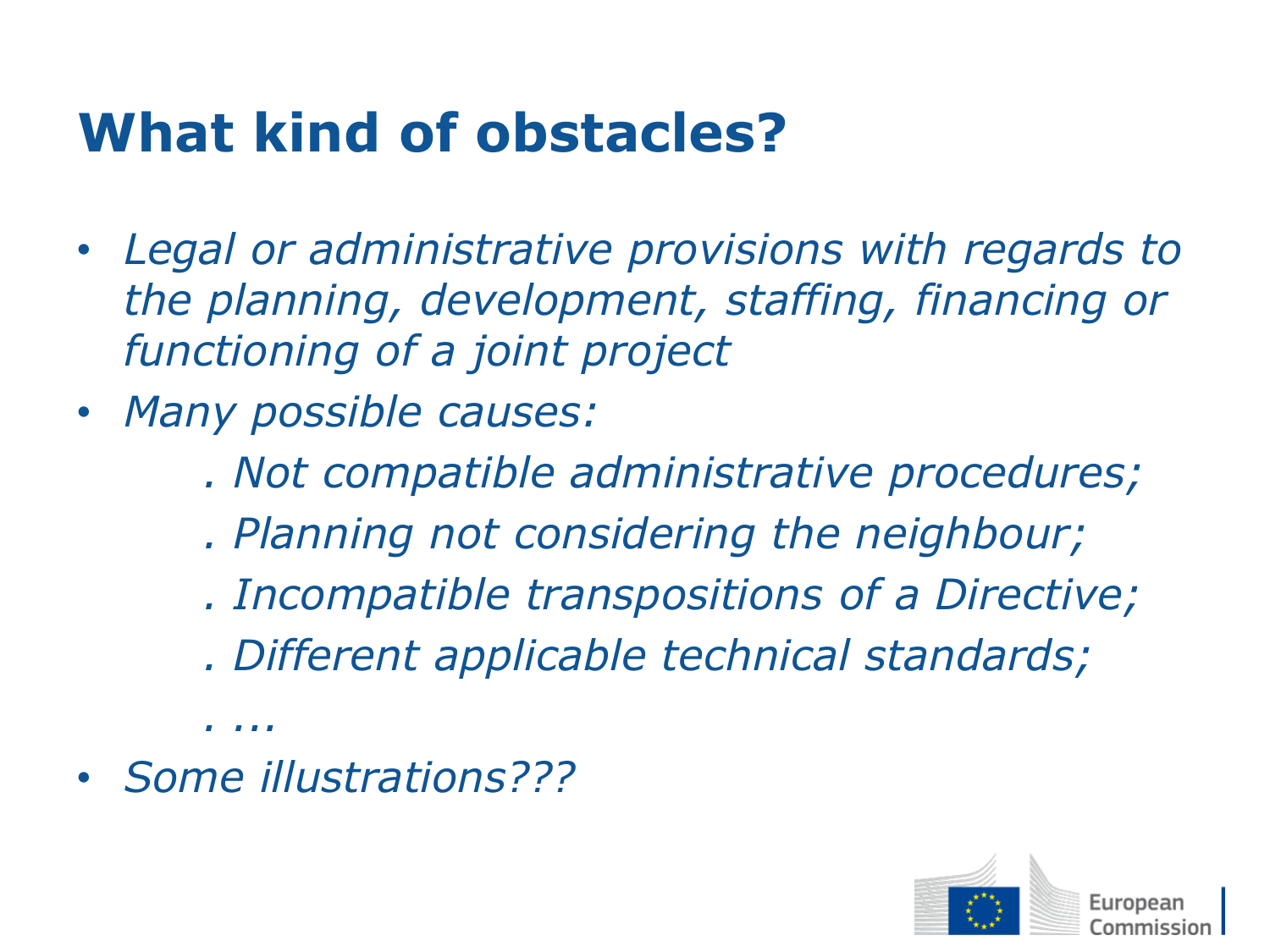### **Extension of Strasbourg (FR) tram line to Kehl (DE)**

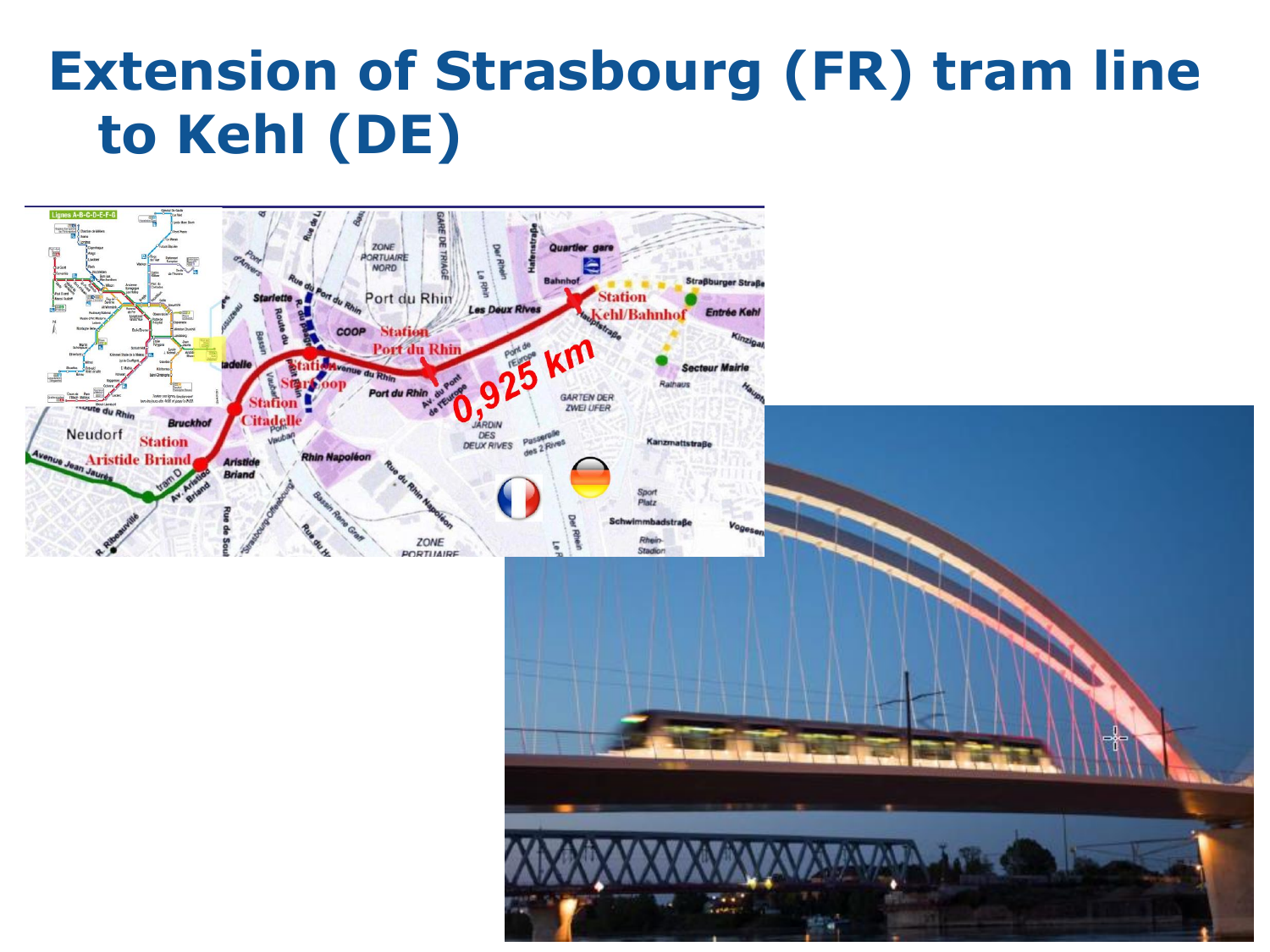### **Strasbourg – Kehl tram... Obstacles e.g.:**

**Adaptation of the equipment** of a tram (light, wheels, extinctor..) **Mixing of signalisation** for road and tram traffic **Installation of travel ticket machines** with mixed systems **Circulation** of a French tram in a foreign country **Statute** of equipment: bridge, tram platform, ticket machines.. **Recognition** of travel tickets Responsibilities for **security matters** during CB travels **Conditionality** of the financial support through ministries

**Separate tariffication** and travel tickets

**Distribution** of tickets

**Coordination of public certification** for the circulation of trams

### **... led to a too long process**





**2016** Convention on the Joint Tariffication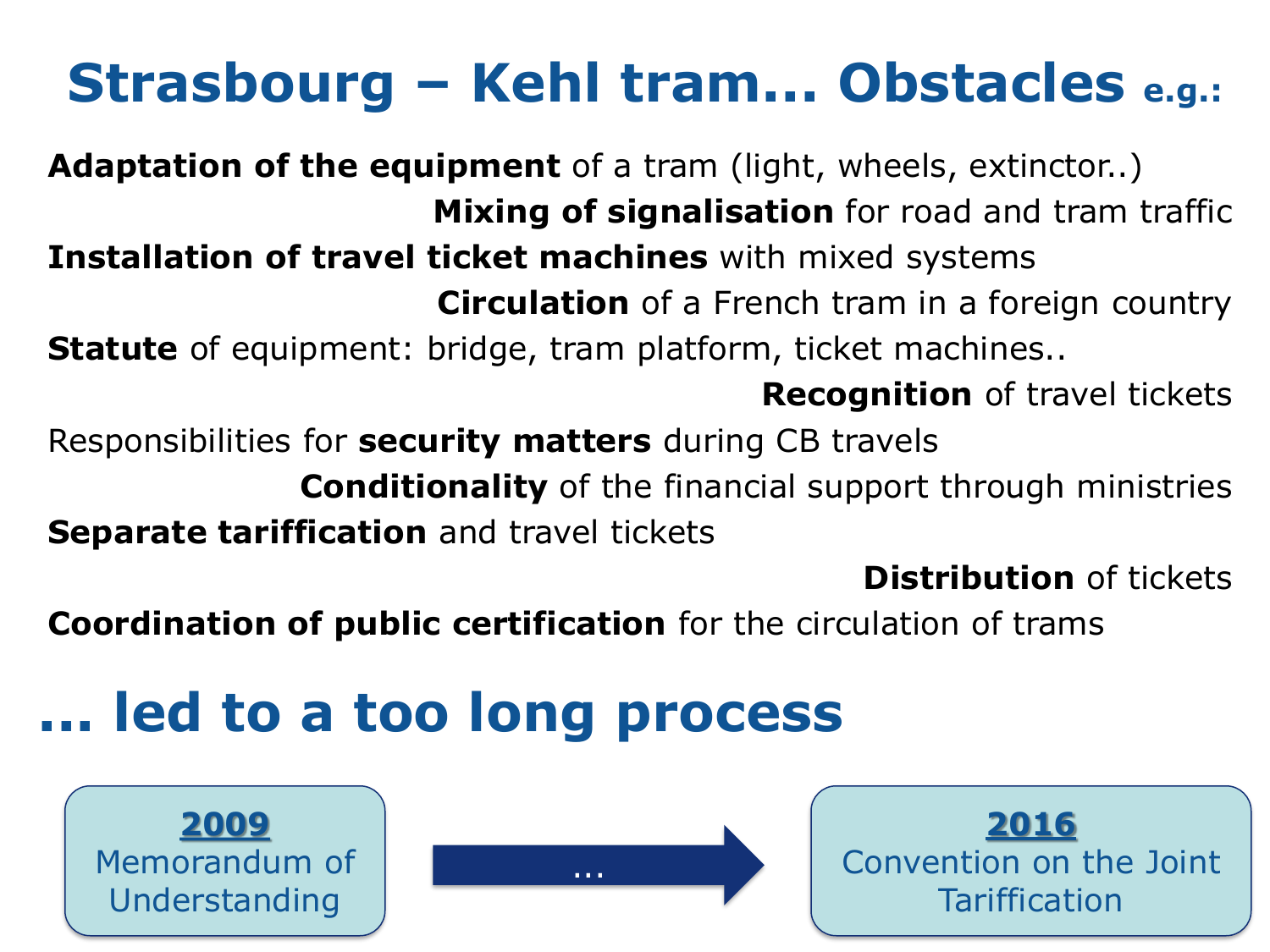### **Obstacles in emergency services**

• *Firefighters and ambulances are in many cases prevented to intervene as legal restrictions impede them from crossing the border* 



#### 13/5/2000

Major explosion in firework factory in Enschede (NL) on DE border;

Police cars were already allowed to cross the border with their signals, but not the ambulances! An on-the-spot solution had to be found: one police car with the siren on ran in front of an (silent) ambulance which followed at the same speed**.**

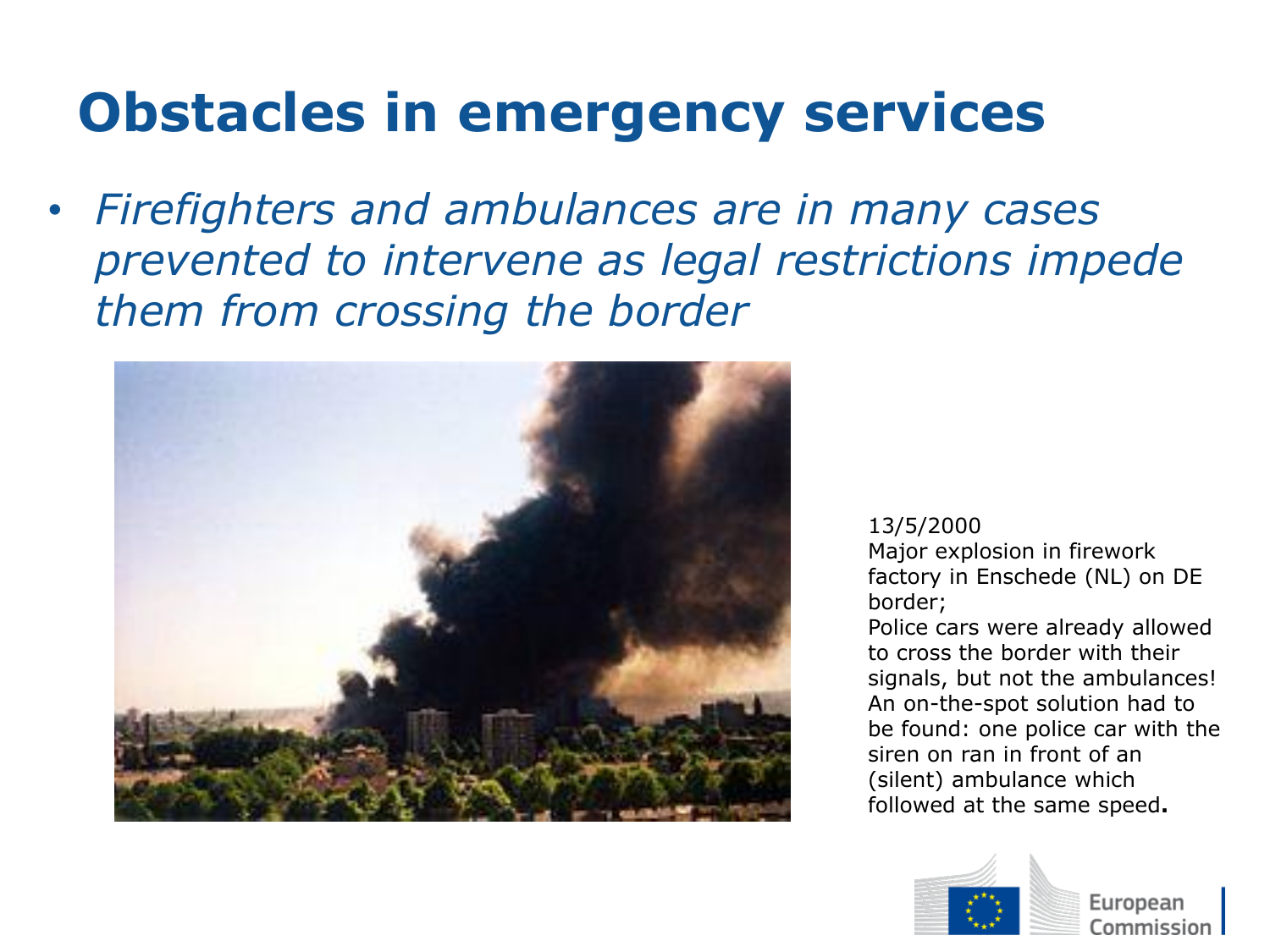### **Cross-border triathlon**

ESCH

**LA TRANSFRONTALIERE D'ALZETTE BELVAL** Villerupt-Belval-Villerupt | Edition 2016 NOUVELLE COURSE A PIED !! **DIMANCHE 13 NOVEMBRE DEPART 10** 15 KM **DE VILLERUF** EN INDIVIDUEL, EN **RELAIS OU EN EQUIPE!! ETALISSIUNE** MARCHE! Plus d'infos sur gectalzettebelval.eu ou www.tgv54.com Présentation obligatoire des licences françaises (FFA / FFTri...) ou d'un certificat médica Tageblatt Citotidien **9 9 DECTH ON MORE IN STRAIN SECTION** 

**Q** ALEXANDRE

**Les participants ne résidant pas en France sont tenus de fournir un certificat médical de non contreindication à la pratique de l'athlétisme ou de la course à pied en compétition, même s'ils sont détenteurs d'une licence compétition émis par une fédération affiliée à l'IAAF [International Association of Athletics Federations] (article II-A-4 de la règlementation des manifestations pédestres hors-stade).**

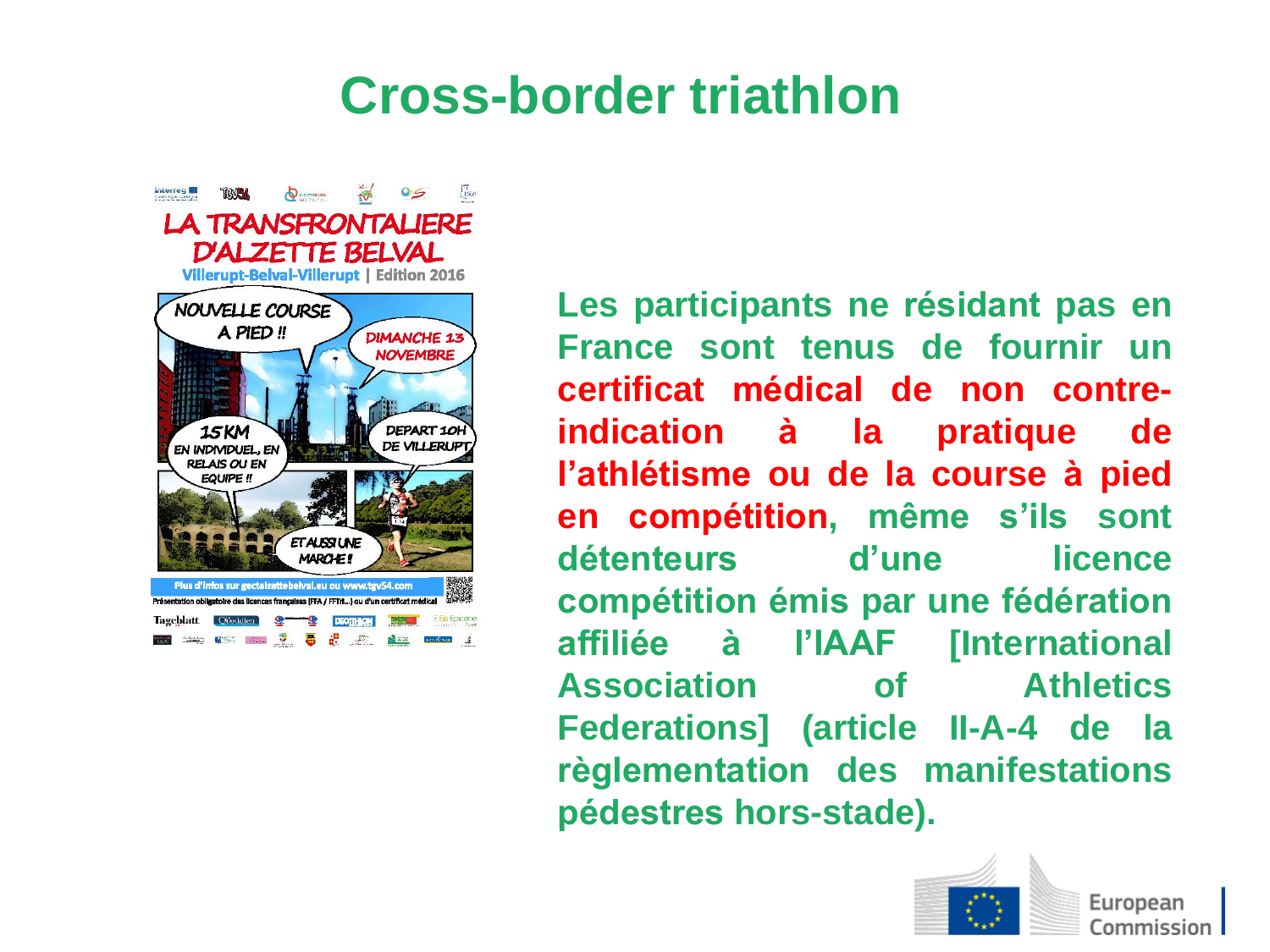### **Cross-border headquarters**



**"Because the building has to meet German as well as Dutch strictest requirements, it is so sturdy that it might even resist wind force 12."**

*https://www.arion[group.com/en/video.html](https://myremote.ec.europa.eu/owa/,DanaInfo=.arfolD1kiujswLrqOu.979vV1G,SSL+redir.aspx?C=KGr3O_p0Bgz2d1pKj6QJB_hJGMqBcD8CYm8Q63b0p4IkaZKS5c_VCA..&URL=https://www.arion-group.com/en/video.html)*

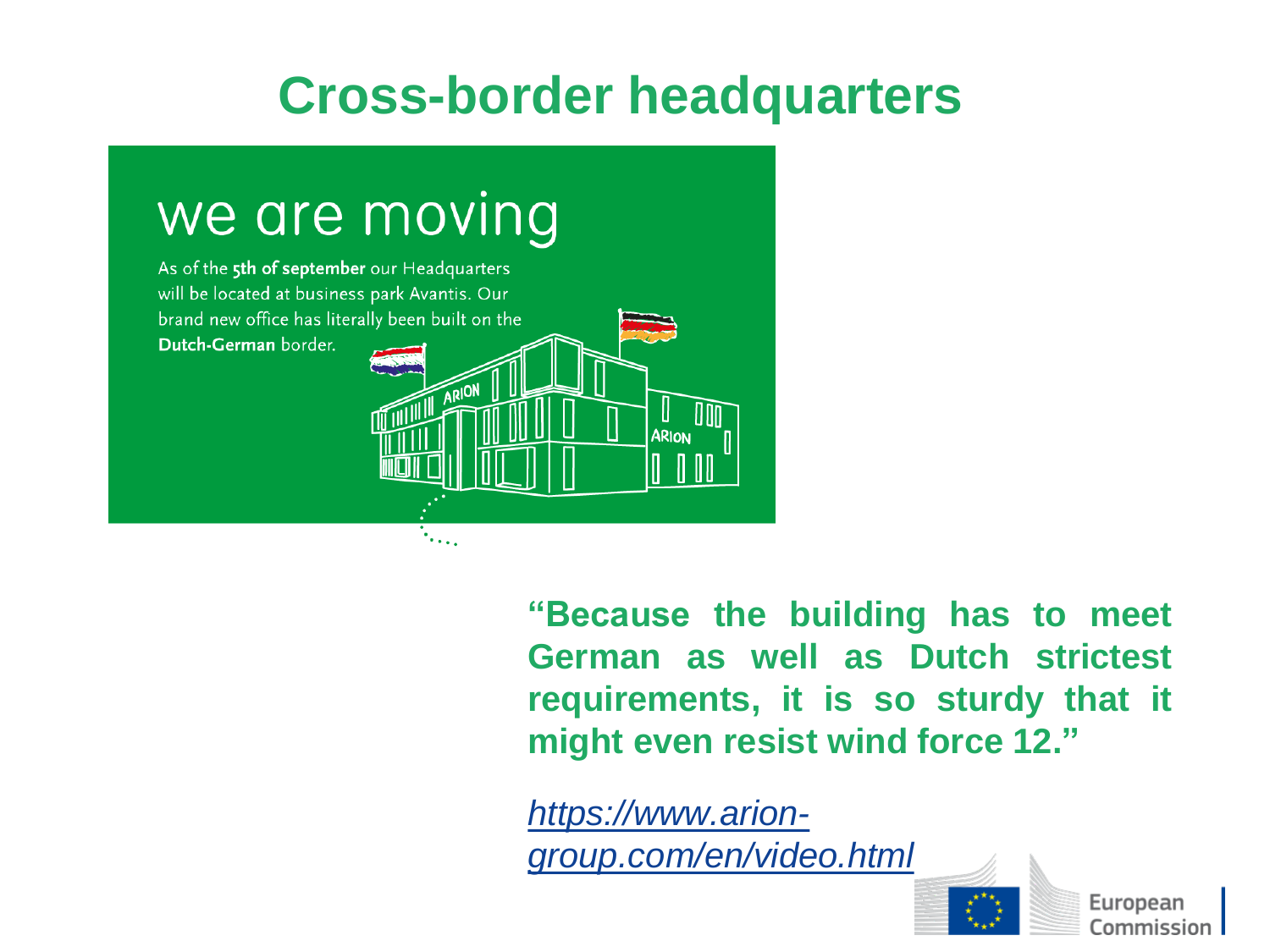### **... and the examples could continue**

- *Different legal provisions hamper cross-border traineeships*
- *Lengthy and costly cross-border mail delivery*
- *Lack of legal certainty for medical practitioners in hospital across the border*
- *Restricted supervision of PhD students from neighbouring countries*

• *...* 

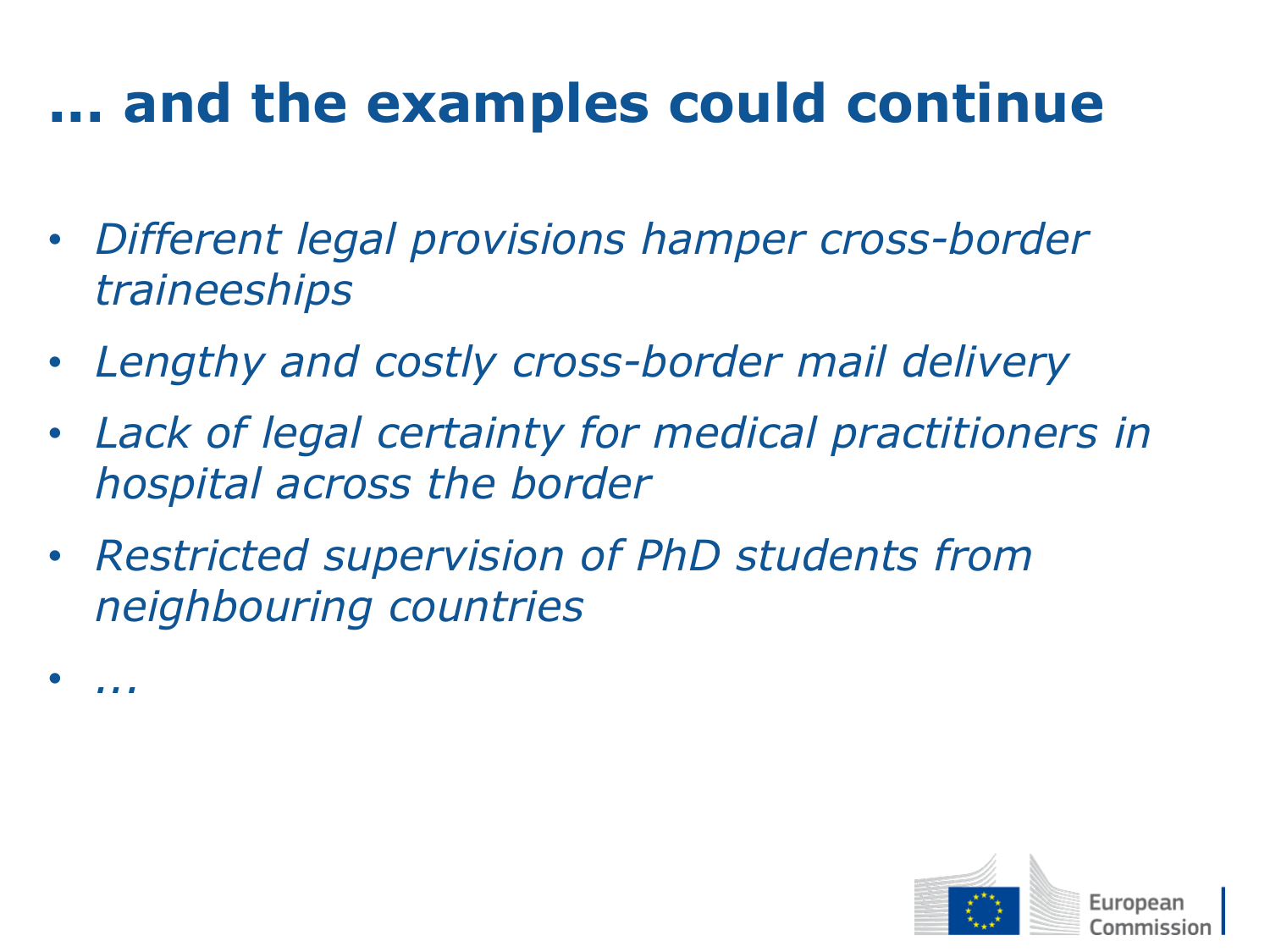

# **How does it work?**



*#CohesionPolicy #EUinmyRegion*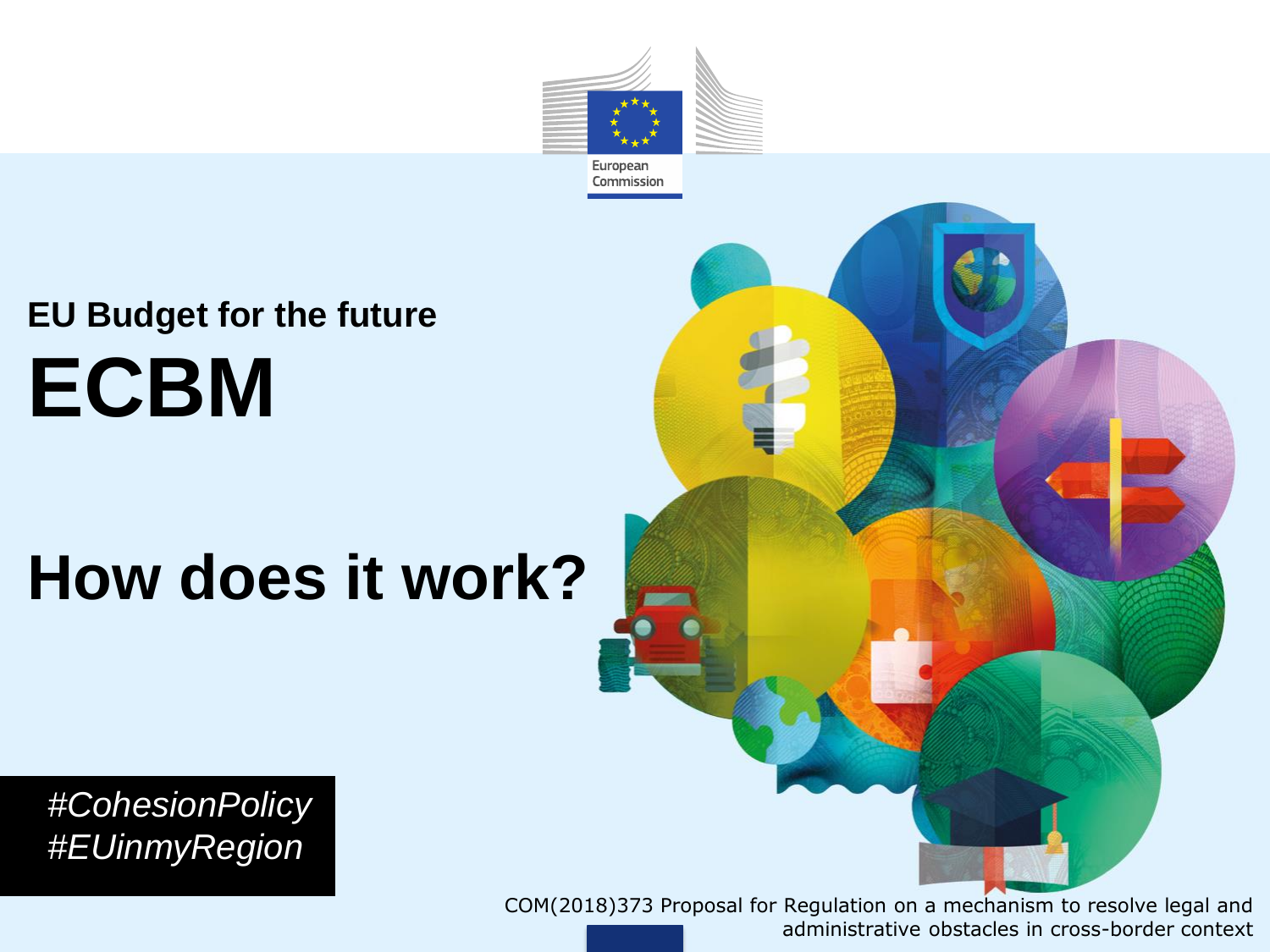### **Two levels decision**

- $1<sup>st</sup>$  Will the MS apply the EU Mechanism (art 4)?
	- ➢ Reflection at national level
	- ➢ Decision taken once, border by border
	- $\triangleright$  If there is another "existing way to resolve legal obstacles..."  $\rightarrow$  MS may opt-out of EU Mechanism
	- ➢ Otherwise EU Mechanism applies to that border
- 2<sup>nd</sup> For borders where EU Mechanism will apply:
	- ➢ MS creates CB Coordination Point
	- ➢ ... then processes for Commitments or Statements addressing specific obstacles can be triggered

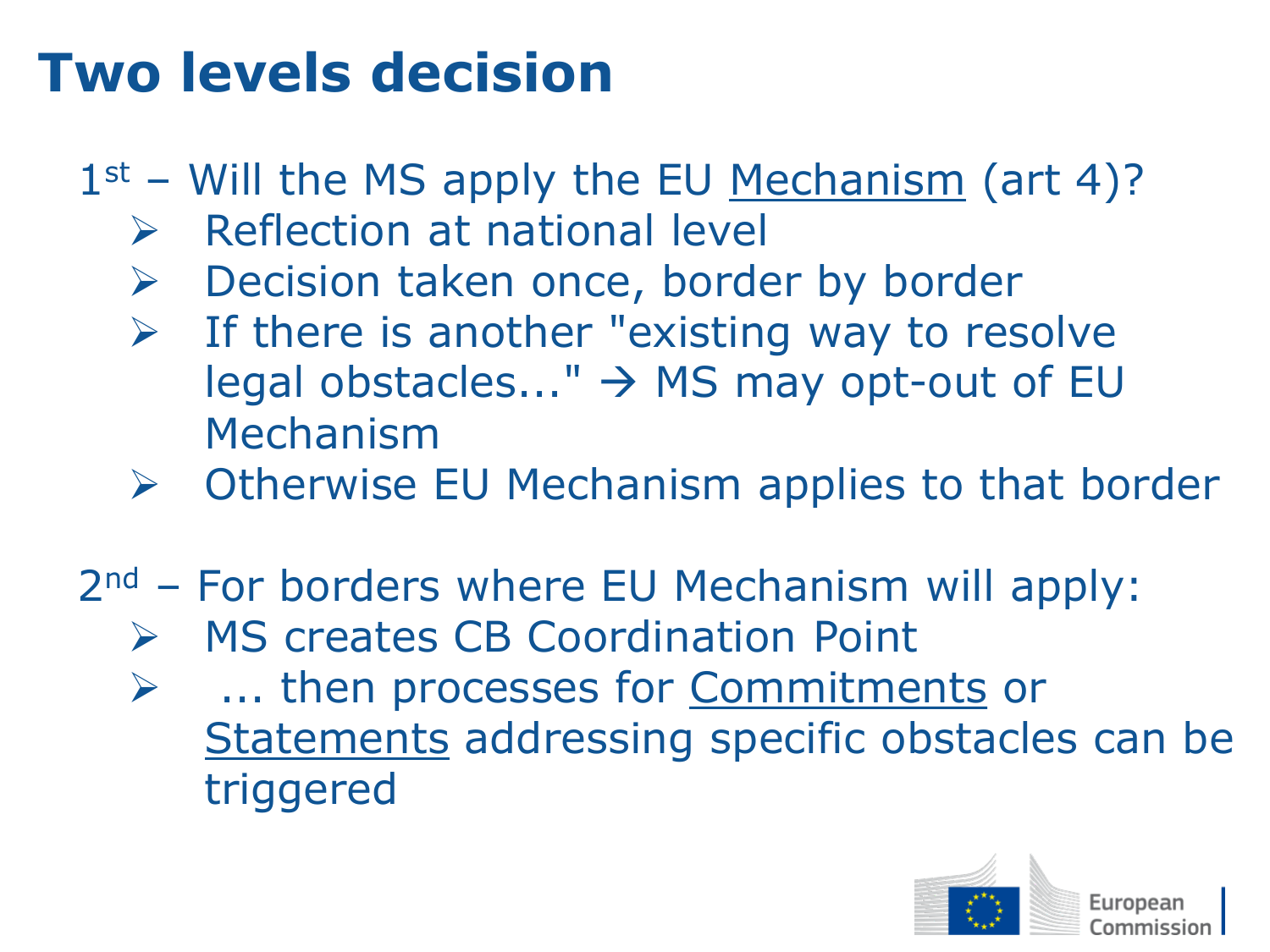### **Not to confuse:**

1 - Mechanism (ECBM): a procedure to overcome cross-border legal obstacles. The process is set out in the Regulation.

2 – Commitment (ECMC) or Statement (ECBS): a specific solution found for a specific cross-border legal obstacle. One solution per case.

### **Other used acronyms:**

CBCP = Cross-Border Coordination Points, to be set at national/regional level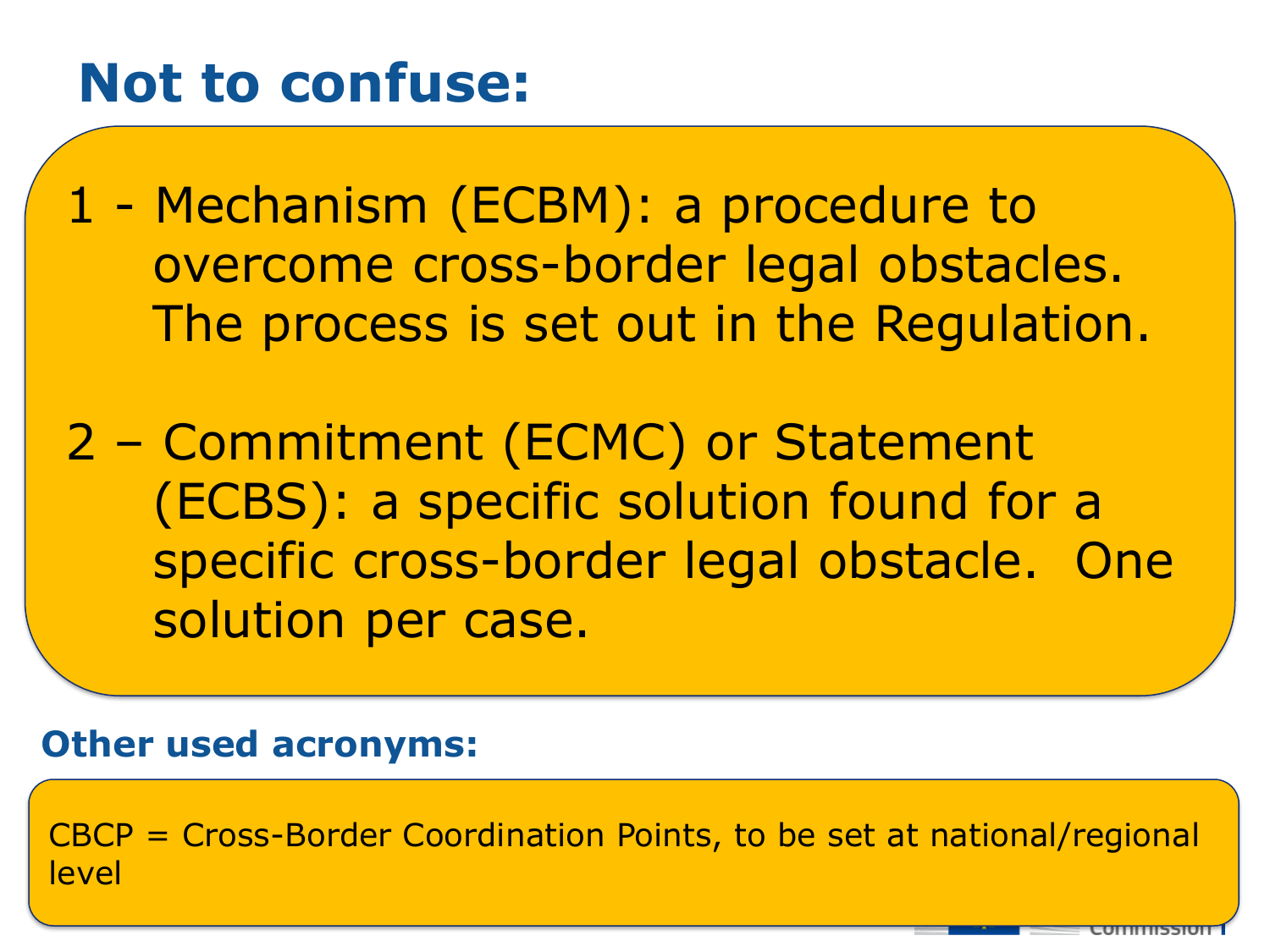

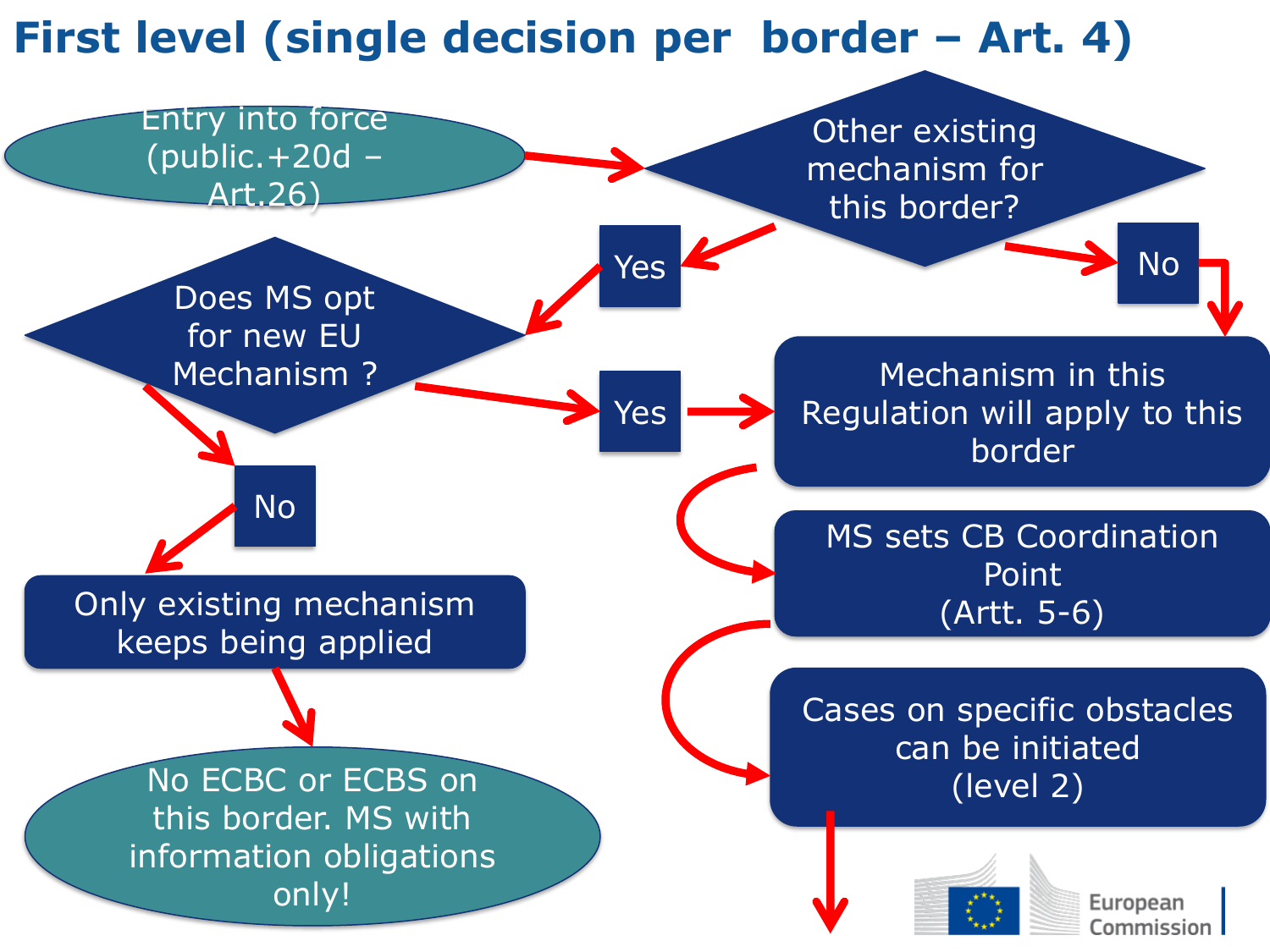### **Second level (one decision per obstacle Artt. 8-20)**